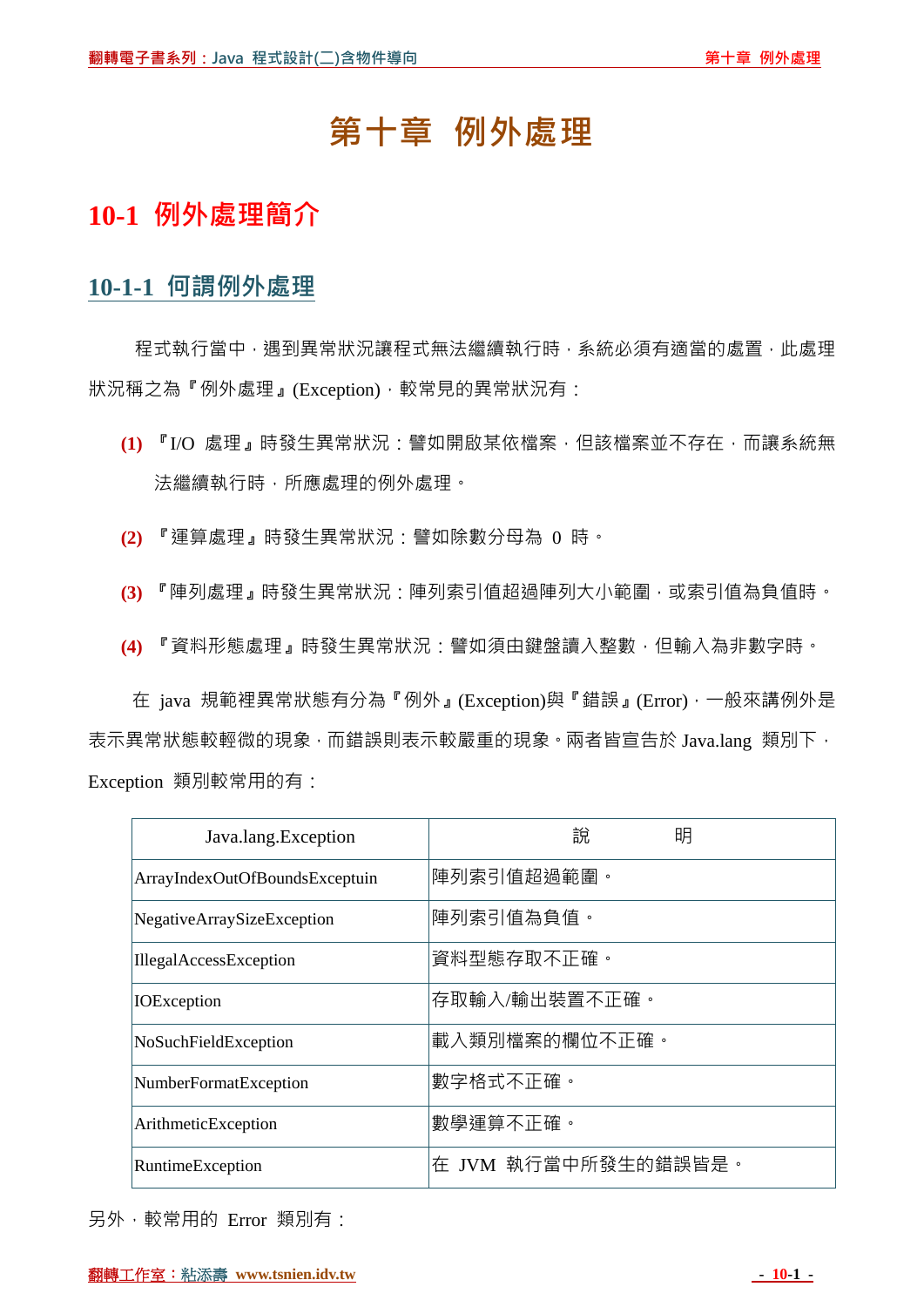| Java.lang.Error          | 說<br>明             |
|--------------------------|--------------------|
| ClassFormatError         | 導入的類別型態錯誤。         |
| Error                    | 所有可 Throwable 的錯誤。 |
| IllegalAccessError       | 不合法的存取錯誤。          |
| VirtualMachineError      | 虛擬機執行錯誤。           |
| OutOfMemoryError         | 超出記憶體範圍錯誤。         |
| <b>NoSuchMethodError</b> | 缺少方法成員錯誤。          |

還有許多相關 Exception 與 Error 類別,請自行參閱 Java DOC。

### **10-1-2 例外處理的語法**

Java 例外處理的語法如下:

**try** { // 監視可能發生異常現象的程式區塊 } **catch** (**例外類別\_1 例外物件\_1**) { // 捕抓到例外事件\_1,程式執行區塊 } **catch** (**例外類別\_2 例外物件\_2**) // 捕抓到例外事件\_2,程式執行區塊 } …. **finally** { // 無論是否捕抓到例外事件,皆必須執行的城市區塊 }

**(1)** try 區塊:此區塊程式在執行當中,被監視是否發生例外事件。

**(2)** catch (事件類別\_1 事件物件\_1) 區塊:當 try 區塊內執行當中,發生例外事件\_1 時, 則被捕抓到,並執行此區塊內程式。

**(3)** final 區塊:無論是否捕抓到例外事件,此區塊都要執行。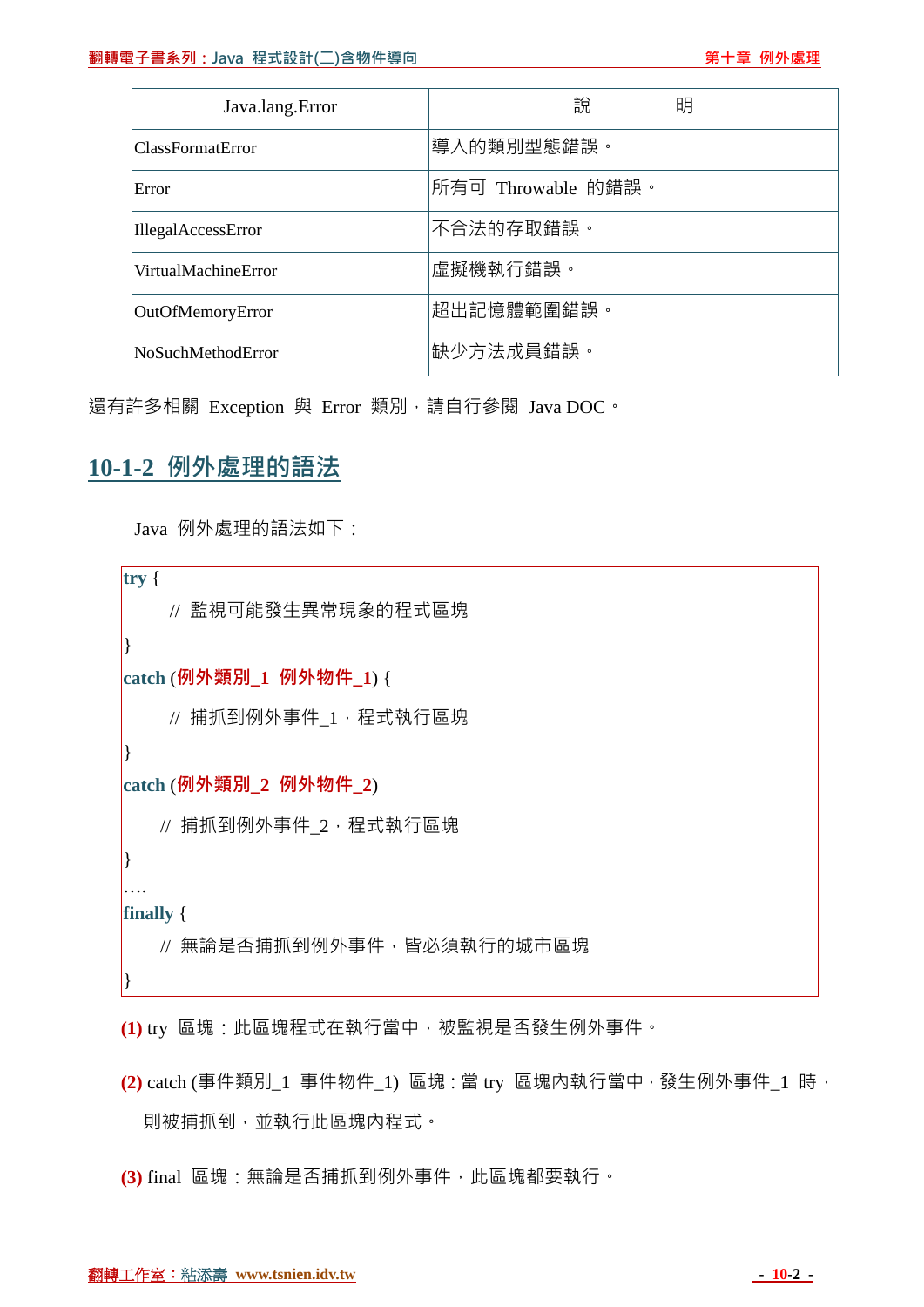## **10-1-3 範例研討:簡單捕抓異常現象**

#### **(A)程式範例:Ex10\_1.java**

我們用一個程式來驗證 NumberFormatException 與 ArrayIndexOutOfBoundsException 兩例外類別的運用,前者表示輸入數字資料格式不對發生例外事件,後者陣列指標超過範圍, 程式範例如下:

| 01       | $//Ex10_1.java$                                              |  |
|----------|--------------------------------------------------------------|--|
| 02       | import java.util.*;                                          |  |
| 03       | public class Ex10_1 {                                        |  |
| 04       | public static void main(String args[]) {                     |  |
| 05       | Scanner keyin = new Scanner(System.in);                      |  |
| 06       | double fract; //分數;                                          |  |
| 07       |                                                              |  |
| 08       | double numer; // 分子                                          |  |
| 09<br>10 | double demo; // 分母                                           |  |
| 11       |                                                              |  |
| 12       | int data[] = {1, 2, 3, 4, 5, 6, 7};                          |  |
| 13       | int point;                                                   |  |
| 14       | try $\{$                                                     |  |
| 15       | System.out.printf("請輸入除數的分子 =>");                            |  |
| 16       | $numer = keyin.nextDouble();$                                |  |
| 17       |                                                              |  |
| 18       | System.out.printf("請輸入除數的分母 =>");                            |  |
| 19       | $demo = keyin.nextDouble();$                                 |  |
| 20       | fract = numer / demo;                                        |  |
| 21       | System.out.printf( $"\n\langle n"\rangle$ ;                  |  |
| 22       | System.out.printf("%.2f/%.2f = %.2f\n", numer,demo,fract);   |  |
| 23<br>24 | System.out.printf("請輸入幾個陣列元素輸出 =>");                         |  |
| 25       | $point = keyin.nextInt();$                                   |  |
| 26       | for (int i=0; i <point; i++)<="" td=""></point;>             |  |
| 27       | System.out.printf("%d ", data[i]);                           |  |
| 28       | System.out.printf( $"\n\langle n"\rangle$ ;                  |  |
| 29       | ∤                                                            |  |
| 30       | catch(InputMismatchException except1){                       |  |
| 31       | System.out.printf("Catch NumberFormatException\n");          |  |
| 32       |                                                              |  |
| 33       | System.out.printf("%s\n", except1.toString());               |  |
| 34       |                                                              |  |
| 35       | catch(ArrayIndexOutOfBoundsException except2){               |  |
| 36       | System.out.printf("Catch ArrayIndexOutOfBoundsException\n"); |  |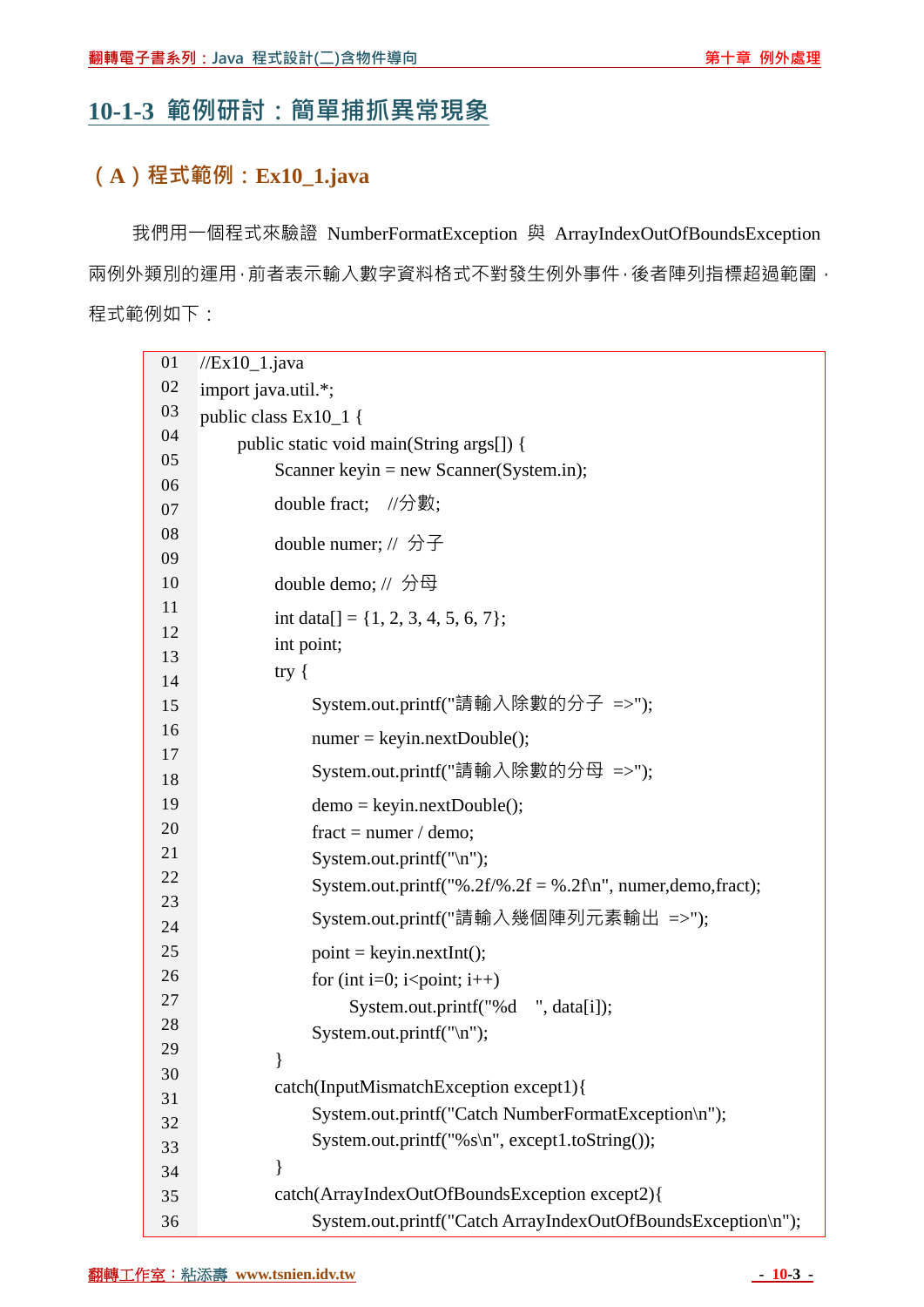| 37 | System.out.printf("%s\n", except2.toString()); |
|----|------------------------------------------------|
| 38 |                                                |
| 39 | finally $\{$                                   |
| 40 | System.out.println("Program finally");         |
| 41 |                                                |
| 42 |                                                |
| 43 |                                                |
| 44 |                                                |

**(B) 執行結果**

**(1)** 正常現象,兩數輸入正確,輸出兩數箱除結果,陣列指標輸入在陣列元素內,但最後 finally 敘述皆會執行, 如下:

D:\Java2\_book\chap10>java Ex10\_1 請輸入除數的分子 =>5 請輸入除數的分母 =>4  $5.00/4.00 = 1.25$ 請輸入幾個陣列元素輸出 =>3  $\begin{vmatrix} 1 & 2 & 3 \end{vmatrix}$ Program finally

**(2)** 當數字輸入不正確,而輸入字元時,發生補抓到 NumberFormatException 異常現象, 如下:

```
D:\Java2_book\chap10>java Ex10_1 
請輸入除數的分子 =>5 
請輸入除數的分母 =>t
Catch NumberFormatException
java.util.InputMismatchException
Program finally
```
(3) 當陣列指標超過範圍時,則捕抓到 ArrayIndexOutOfBoundsException 異常現象, 如 下:

D:\Java2\_book\chap10>java Ex10\_1 請輸入除數的分子 =>3 請輸入除數的分母 =>1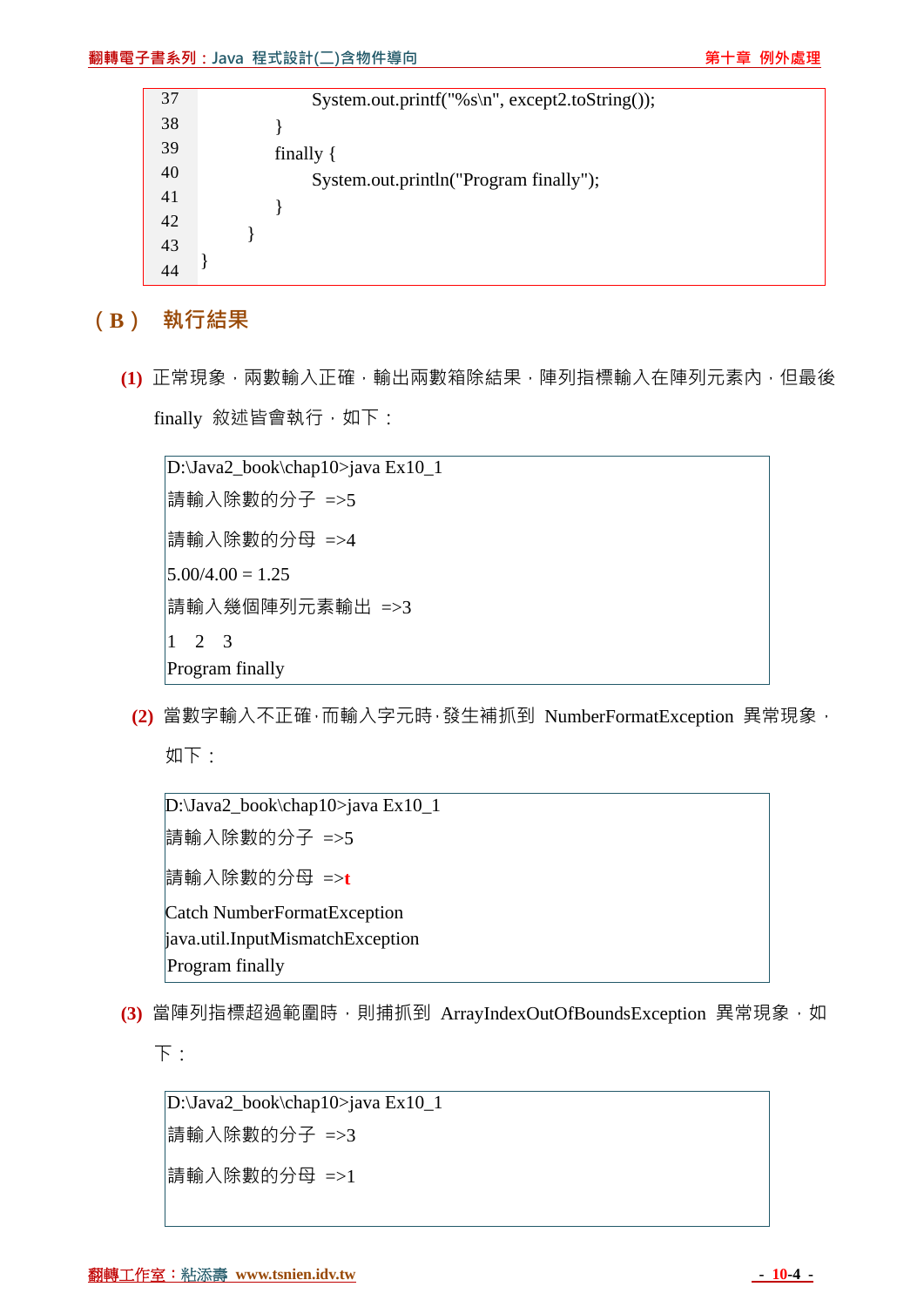$3.00/1.00 = 3.00$ 請輸入幾個陣列元素輸出 =>8 1 2 3 4 5 6 7 Catch ArrayIndexOutOfBoundsException java.lang.ArrayIndexOutOfBoundsException: 7 Program finally

# **10-2 擲出 throw 例外功能**

## **10-2-1 利用 throw 擲出例外**

程式執行當中,也可以拋出例外物件。但拋出的例外物件必須繼承 Throwable 類別或其 衍生類別,Error 及 exception 類別就是。語法如下:

throw new 例外物件();

### **10-2-2 範例研討:除以零**

#### **(A)程式範例:Ex10\_2.java**

在 Java 內定中,如遇到除以零的現象,會告知產生無窮大的結果,不會產生例外現象, 我們可以自行測試,讓他拋出 ArithmeticException 例外物件,程式範例如下:

| 01 | $//Ex10_2.java$                          |
|----|------------------------------------------|
| 02 | import java.util.*;                      |
| 03 | public class $Ex10_2$ {                  |
| 04 | public static void main(String args[]) { |
| 05 | Scanner keyin = new Scanner (System.in); |
| 06 | double a; //分數:                          |
| 07 |                                          |
| 08 | double b; $// \nrightarrow$ $\exists$    |
| 09 |                                          |
| 10 | double $c$ ; // 分母                       |
| 11 | try $\{$                                 |
| 12 |                                          |
| 13 | System.out.printf("請輸入除數的分子 =>");        |
| 14 | $b = keyin.nextDouble();$                |
| 15 | System.out.printf("請輸入除數的分母 =>");        |
| 16 |                                          |
| 17 | $c = keyin.nextDouble();$                |
| 18 | if $(c == 0)$                            |
| 19 | throw new ArithmeticException();         |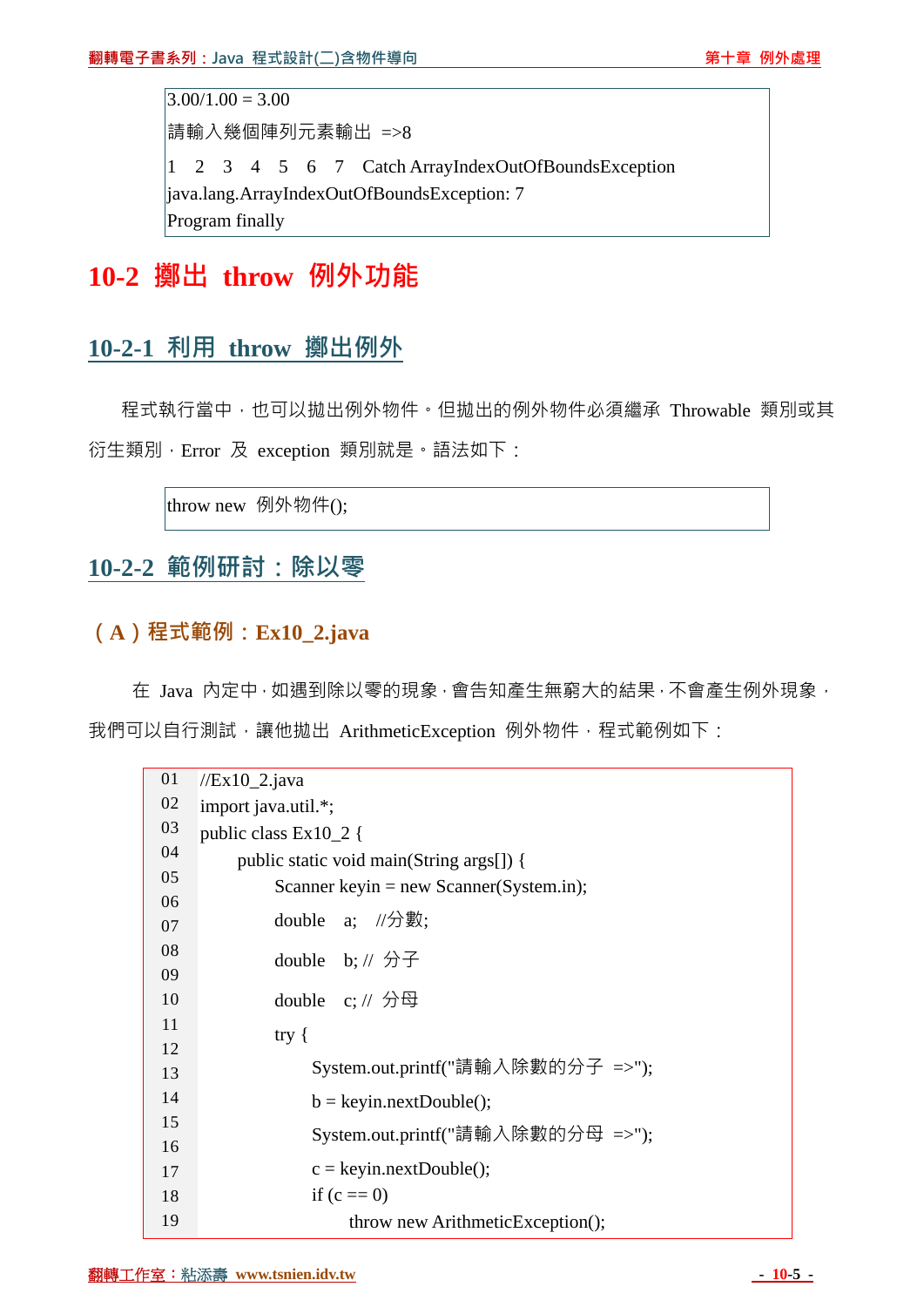| 20 | $a = b / c$ ;                                               |
|----|-------------------------------------------------------------|
| 21 | System.out.printf( $"\n\langle n"\rangle$ ;                 |
| 22 | System.out.printf("%.2f/%.2f = %.2f\n", b,c,a);             |
| 23 |                                                             |
| 24 | catch(InputMismatchException except1){                      |
| 25 |                                                             |
|    | System.out.printf("Catch NumberFormatException\n");         |
| 26 |                                                             |
| 27 | System.out.printf("% $s\$ ", except1.toString());           |
| 28 |                                                             |
| 29 | catch(ArithmeticException except2){                         |
| 30 | System.out.printf("Throw out Catch ArithmeticException\n"); |
| 31 | System.out.printf("% $s\$ ", except2.toString());           |
| 32 |                                                             |
| 33 |                                                             |
|    |                                                             |
| 34 |                                                             |
| 35 |                                                             |
|    |                                                             |
| 36 |                                                             |

## **(B)執行結果:**

D:\Java2\_book\chap10>java Ex10\_2 請輸入除數的分子 =>5 請輸入除數的分母 =>0 Throw out Catch ArithmeticException java.lang.ArithmeticException

# **10-2-3 範例研討:自行拋出例外**

### **(A)程式範例:Ex10\_3.java**

如果對於輸入或運算結果並非期望值,也可利用 throw 拋出例外物件。下列程式期望輸 入偶數,但輸入奇數時,讓他拋出例外事件,或輸入結果不正確,也拋出。範例如下:

| 01 | $//Ex10_3.java$                          |
|----|------------------------------------------|
| 02 | import java.util.*;                      |
| 03 | public class $Ex10_3$ {                  |
| 04 | public static void main(String args[]) { |
| 05 | Scanner keyin = new Scanner (System.in); |
| 06 | int $k$ ;                                |
| 07 | try $\{$                                 |
| 08 |                                          |
| 09 | System.out.printf("請輸入除數的分子 =>");        |
| 10 | $k = \text{keyin.nextInt}$ .             |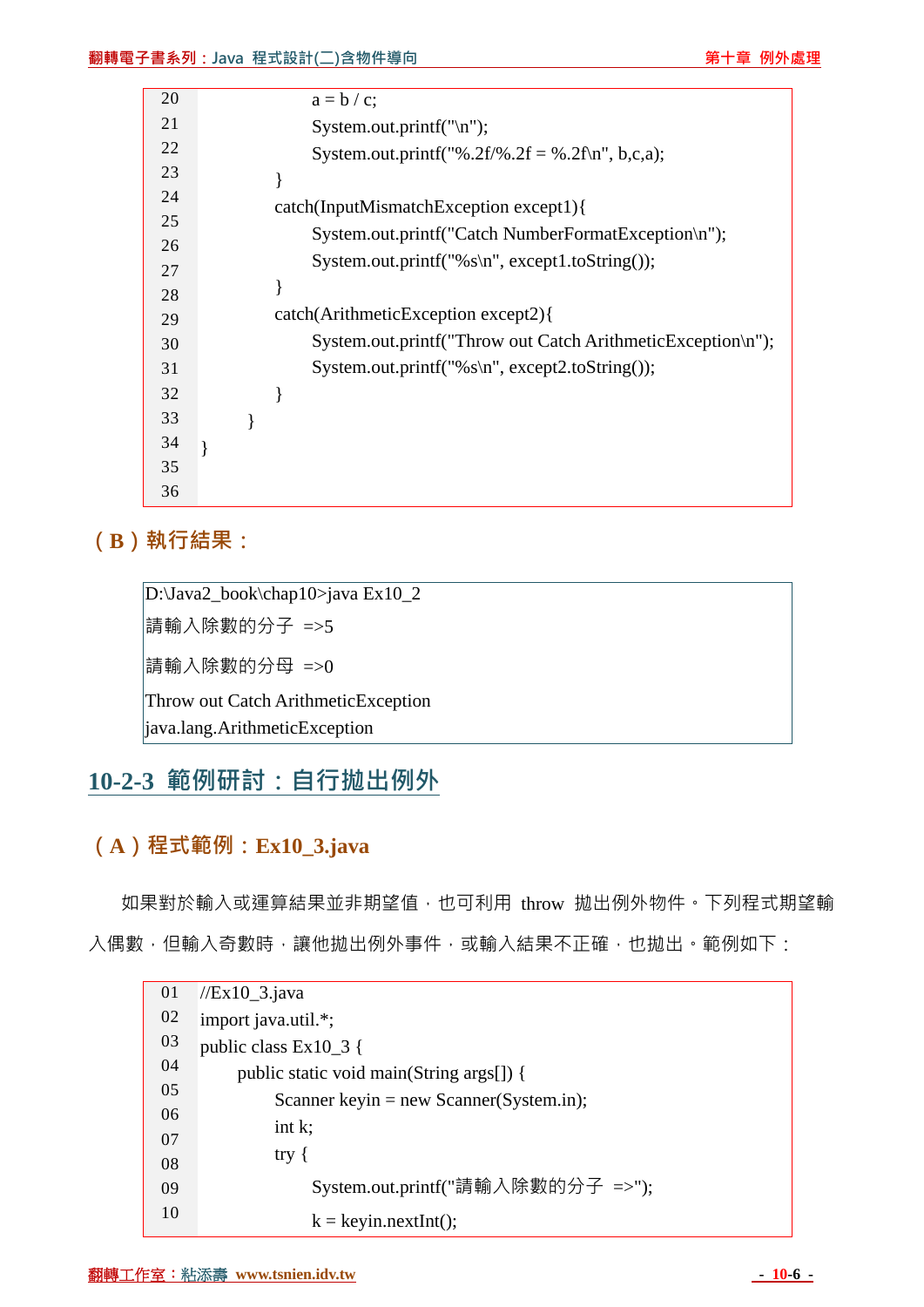| 11 | if $(k < 10 \parallel k > 20)$                      |
|----|-----------------------------------------------------|
| 12 | throw new ArithmeticException();                    |
| 13 | int x=20, y=2, m;                                   |
| 14 |                                                     |
| 15 | System.out.printf("請輸入 %d/%d =>", x, y);            |
| 16 | $m = \text{keyin.nextInt}$ .                        |
| 17 | if $(m != x/y)$                                     |
| 18 | throw new Exception();                              |
| 19 | }                                                   |
| 20 | catch(ArithmeticException except1){                 |
| 21 | System.out.printf("Catch NumberFormatException\n"); |
| 22 | System.out.printf("%s\n", except1.toString());      |
| 23 |                                                     |
| 24 | System.out.printf("輸入並非介於 10 與 20 之間\n");           |
| 25 | ∤                                                   |
| 26 | catch(Exception except2){                           |
| 27 | System.out.printf("Catch Exception\n");             |
| 28 | System.out.printf("% $s\$ ", except2.toString());   |
| 29 |                                                     |
| 30 |                                                     |
| 31 |                                                     |
| 32 |                                                     |

# **(B)執行結果:**

| D:\Java2_book\chap10>java Ex10_3 [正常輸入] |                                                                   |
|-----------------------------------------|-------------------------------------------------------------------|
| 請輸入除數的分子 =>20                           |                                                                   |
| 請輸入 20/2 =>10                           |                                                                   |
|                                         |                                                                   |
|                                         | D:\Java2_book\chap10>java Ex10_3 [輸入範圍不對拋出 NumberFormatException] |
| 請輸入除數的分子 =>4                            |                                                                   |
| Catch NumberFormatException             |                                                                   |
| java.lang.ArithmeticException           |                                                                   |
| 輸入並非介於 10 與 20 之間                       |                                                                   |
|                                         |                                                                   |
| D:\Java2_book\chap10>java Ex10_3        | [輸入答案不對拋出 Exception]                                              |
| 請輸入除數的分子 =>20                           |                                                                   |
| 請輸入 20/2 =>3                            |                                                                   |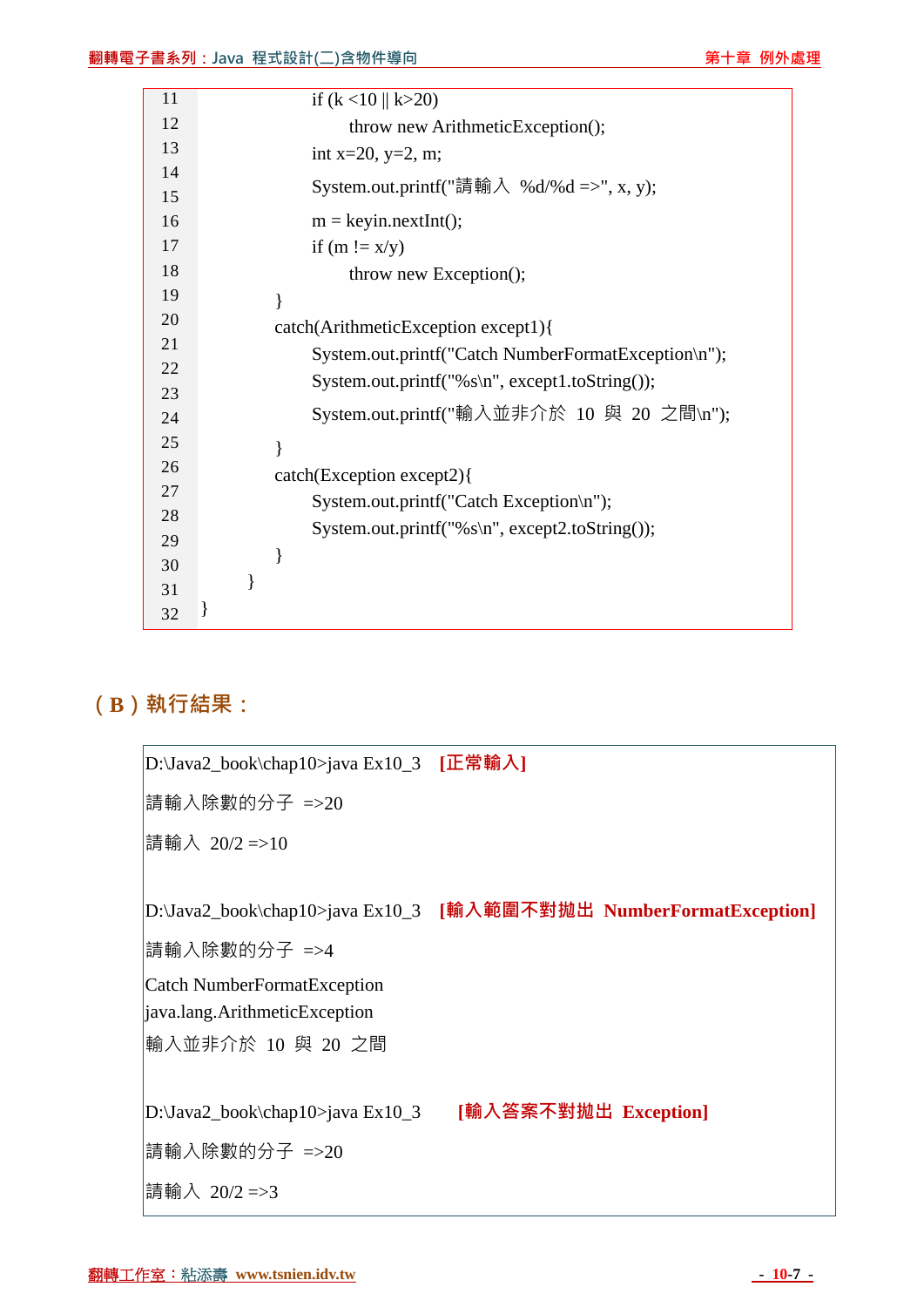Catch Exception java.lang.Exception

# **10-3 自訂擲出例外 - throws**

#### **10-3-1 throws 語法**

吾人可將某一類別內方法所發生的例外事件,歸納於某一例外物件內,在管理方面也許  $\bigcup_{i=1}^n E_i$  比較容易,則在主方法內捕抓例外事件 (try {...} catch () {...}),其他方法則將事件擲出即可, 不用再 try .. catch 命令擷取, 如以下語法, 說明如下:

- **(1)** 在主方法內利用 try .. catch 擷取 Exception\_1 例外事件。
- **(2)** 方法 meth\_1 與 meth\_2 在 try 監視範圍內。
- **(3)** 方法 meth\_1 與 meth\_2 在宣告語句內加入 **throws Exception\_1**,表示有任何例外 事件,則擲出到 Exception\_1 物件內。
- (4) 在方法監督事件發生就不需要 try ... catch 捕抓, 直接 throw new Exception\_1 (" Message") 即可,其中 Message 表示顯示擲出訊息。
- **(5)** 其中 Exception\_1 例外物件必須是 Exception 與 Error 類別下物件。

```
public class UsingException { 
     public static void main(String args[]) { 
          …..; 
         try { 
               meth_1();
               ……; 
               meth_2();
               ……; 
          } 
          catch ( Exception_1 except1) { 
               System.out.printf("%s\n", except1.getMessage()); 
          } 
     } 
     public static void meth_1(..) throws Exception_1 { 
           …; 
           throw new Exception_1("Message_1");
```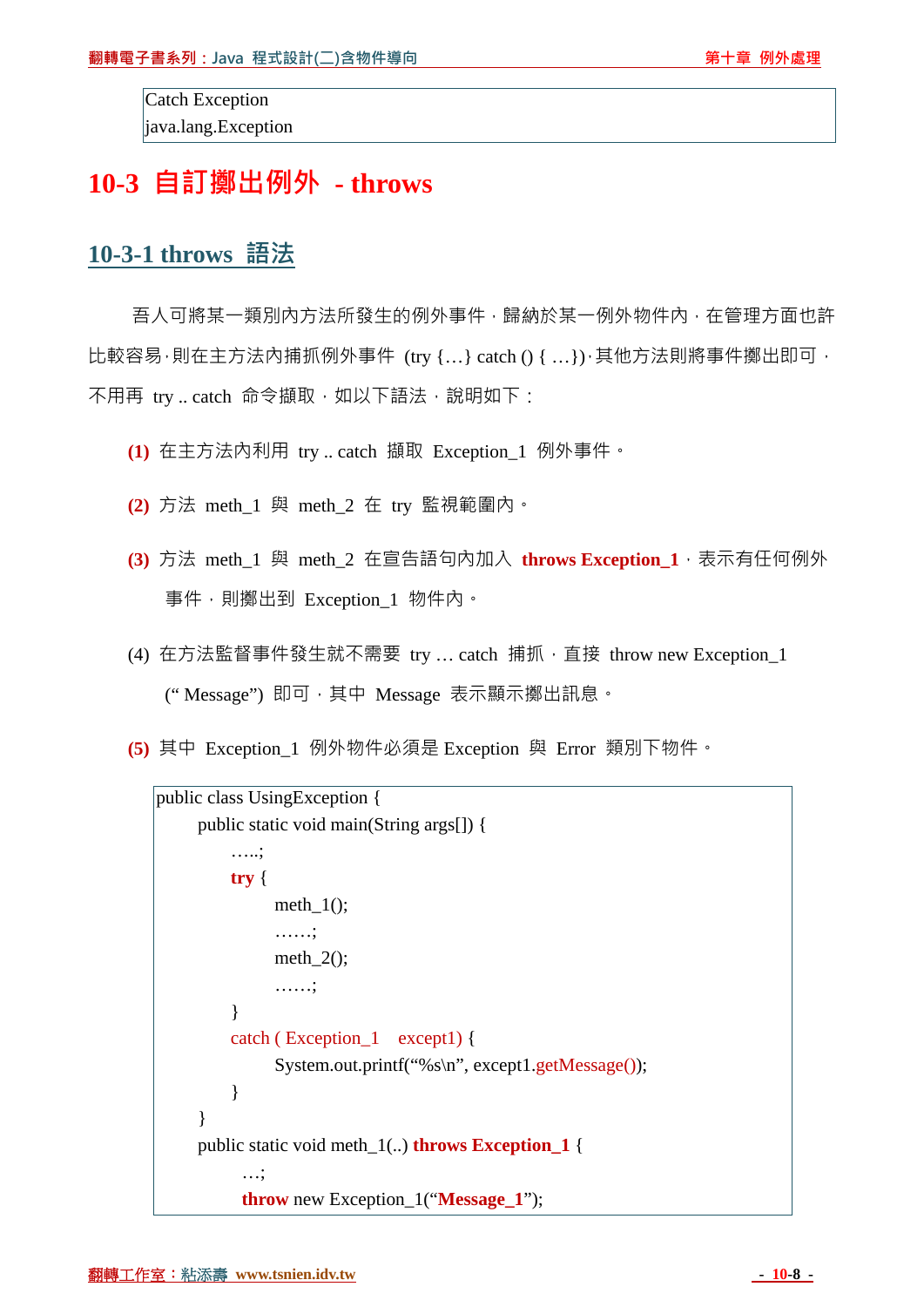```
….; 
} 
public static void meth_2(..) throws Exception_1 { 
     …; 
     throw new Exception_1("Message_2"); 
     ….; 
}
```
# **10-3-2 範例研討:throws ArithmeticException**

### **(A)程式範例:Ex10\_4.java**

}

吾人用一個範例(Ex10\_4.java)來說明自訂擲出例外物件。在主方法內捕抓

ArithmeticException, 其他方法則將例外事件丟到該物件內, 程式範例如下::

| 01       | $//Ex10_4.java$                                                                   |  |
|----------|-----------------------------------------------------------------------------------|--|
| 02       | import java.util.*;                                                               |  |
| 03       | public class $Ex10_4$ {                                                           |  |
| 04       | public static void main(String args[]) {                                          |  |
| 05       | Scanner keyin = new Scanner(System.in);                                           |  |
| 06       | int k;                                                                            |  |
| 07       | try $\{$                                                                          |  |
| 08<br>09 | System.out.printf("請輸入 10~20 之間的數 =>");                                           |  |
| 10       |                                                                                   |  |
| 11       | $k = keyin.nextInt();$                                                            |  |
| 12       | System.out.printf("輸入值為:%d\n", rangeTest(k)); // 執行方法成員                           |  |
| 13       | int x=20, y=2, m;                                                                 |  |
| 14       |                                                                                   |  |
| 15       | System.out.printf("請輸入 %d/%d =>", x, y);                                          |  |
| 16       | $m = \text{keyin.nextInt}$ .                                                      |  |
| 17       | // 執行方法成員<br>if $\text{divTest}(x, y, m) = 1$                                     |  |
| 18       |                                                                                   |  |
| 19       | System.out.printf("正確\n");                                                        |  |
| 20       | $\}$                                                                              |  |
| 21       | catch(ArithmeticException except1){                                               |  |
| 22       | System.out.printf("Catch ArithmeticException\n");                                 |  |
| 23       | System.out.printf("%s\n", except1.toString());                                    |  |
| 24       | System.out.printf("%s\n", except1.getMessage());                                  |  |
| 25       | }                                                                                 |  |
| 26       | }                                                                                 |  |
| 27       |                                                                                   |  |
| 28       | // 方法成員<br>public static int rangeTest(int k) <b>throws ArithmeticException</b> { |  |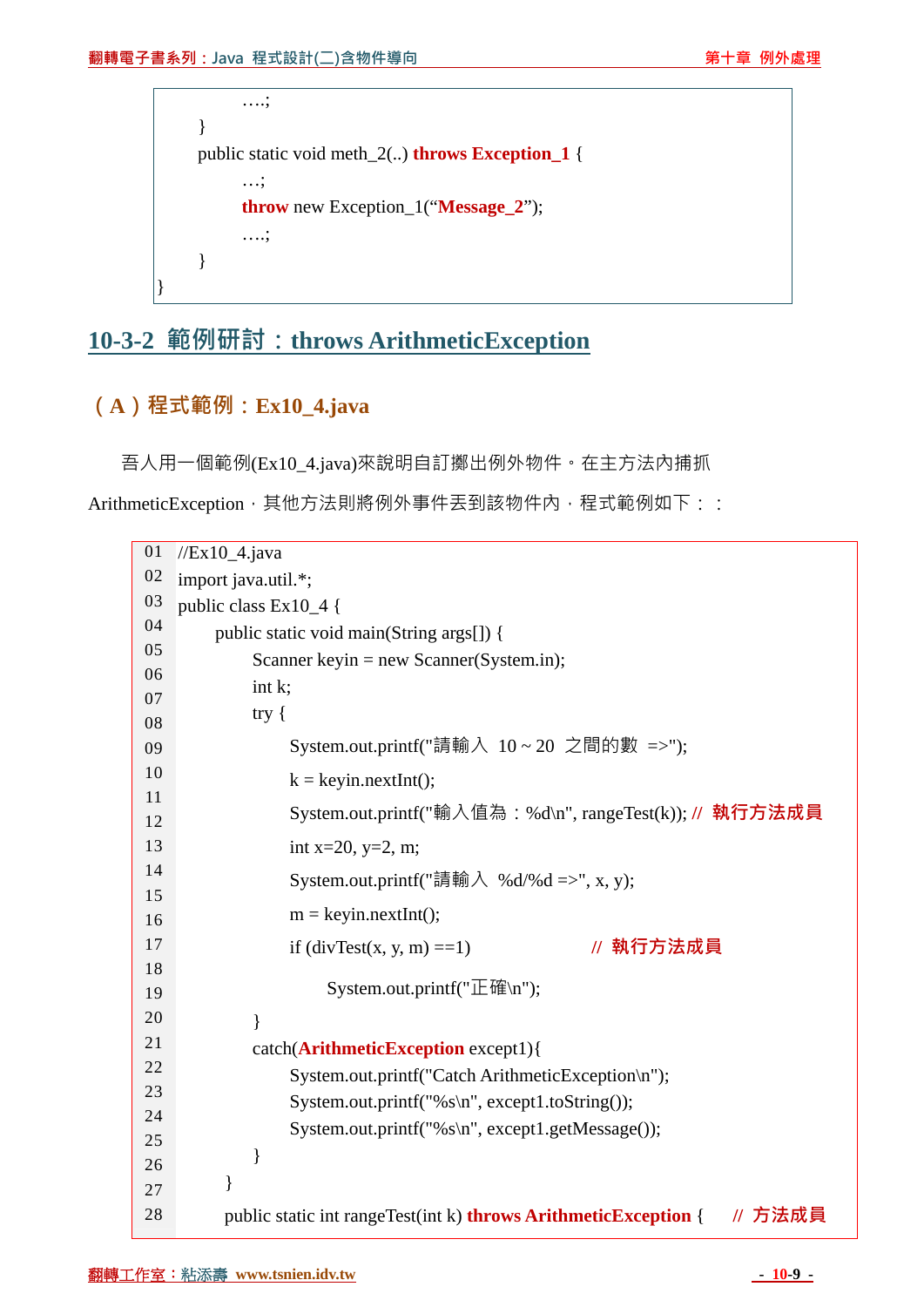| 29 | if $(k < 10 \parallel k > 20)$                                             |        |
|----|----------------------------------------------------------------------------|--------|
| 30 | throw new ArithmeticException("輸入不在範圍內");                                  |        |
| 31 |                                                                            |        |
| 32 | return $k$ ;                                                               |        |
| 33 |                                                                            |        |
| 34 | public static int divTest(int x, int y, int m) throws ArithmeticException{ | //方法成員 |
| 35 | if $(m != x/y)$                                                            |        |
| 36 |                                                                            |        |
| 37 | throw new ArithmeticException(" <b>除的結果不</b> 對");                          |        |
| 38 | else                                                                       |        |
| 39 | return $1$ ;                                                               |        |
| 40 |                                                                            |        |
| 41 |                                                                            |        |
| 42 |                                                                            |        |
| 43 |                                                                            |        |

# **(B)執行結果:**

| D:\Java2_book\chap10>java Ex10_4       | [正常輸入]                                                          |
|----------------------------------------|-----------------------------------------------------------------|
| 請輸入 10~20 之間的數 =>12                    |                                                                 |
| 輸入值為:12                                |                                                                 |
| 請輸入 20/2 =>10                          |                                                                 |
| 正確                                     |                                                                 |
|                                        |                                                                 |
|                                        | D:\Java2_book\chap10>java Ex10_4 [輸入範圍不對拋出 ArithmeticException] |
| 請輸入 10~20 之間的數 =>4                     |                                                                 |
| Catch ArithmeticException              |                                                                 |
| java.lang.ArithmeticException: 輸入不在範圍內 |                                                                 |
| 輸入不在範圍內                                |                                                                 |
|                                        |                                                                 |
|                                        | D:\Java2_book\chap10>java Ex10_4 [除結果不對拋出 ArithmeticException]  |
| 請輸入 10~20 之間的數 =>13                    |                                                                 |
| 輸入值為:13                                |                                                                 |
| 請輸入 20/2=>5                            |                                                                 |
| Catch ArithmeticException              |                                                                 |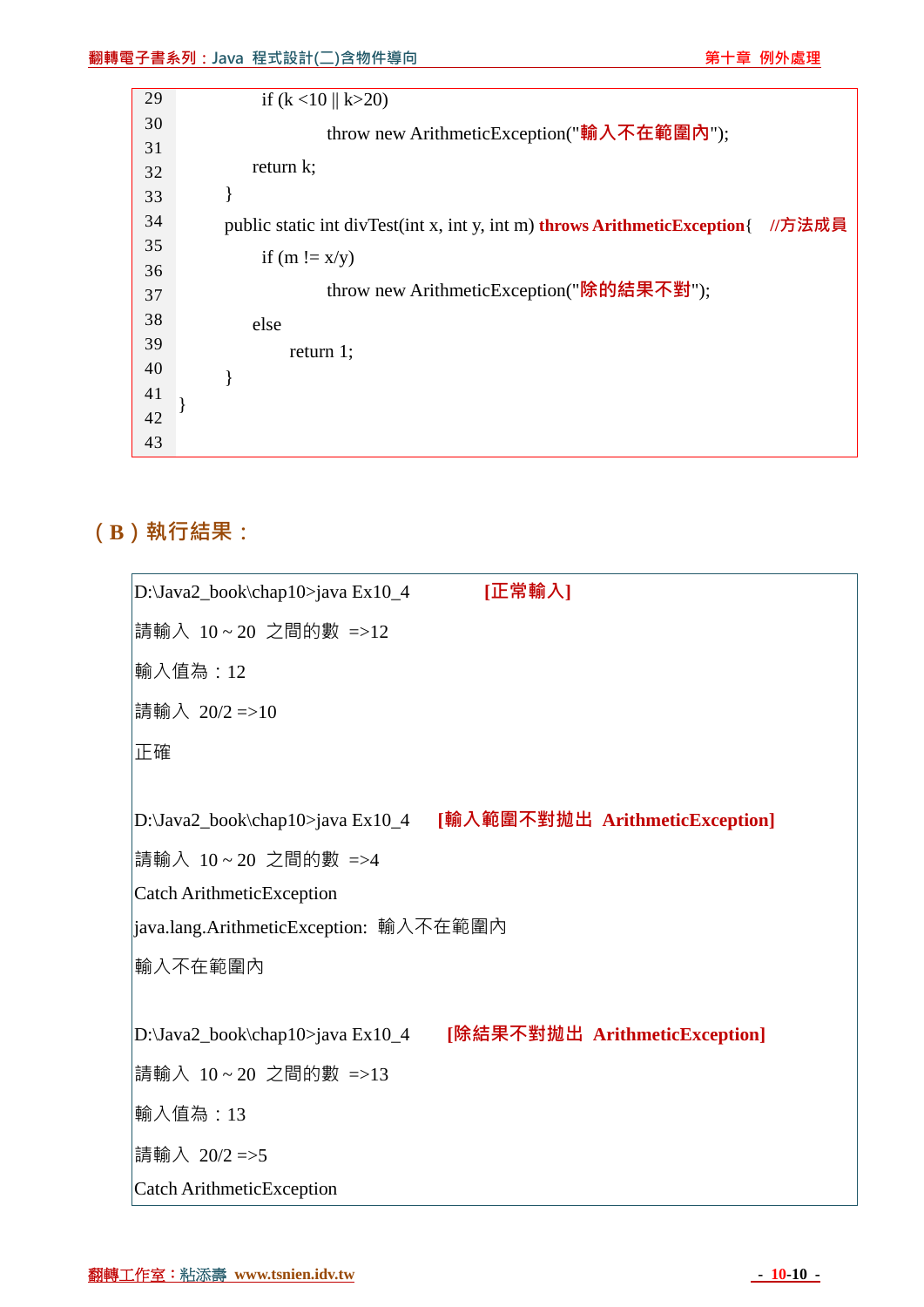java.lang.ArithmeticException: 除的結果不對 除的結果不對

## **10-3-3 範例研討:throws IOException**

目前非常普遍利用 Java 來開發應用程式,對於輸入/輸出處理最為頭痛,時常會發生例 外事件。尤其最常見的 App 或視窗的人機介面處理。Java 為了方便程式開發者, 在 Java.io.IOException 套件裡宣告了許多例外事件,只要將它宣告擲入 (throws IOException), 就不需要利用 try {…} 區塊來捕抓例外事件產生。

#### **(A) 程式範例:Ex10\_5.java**

此範例係利用 try {….} 區塊來捕抓例外事件發生。程式功能是利用串流方式由檔案 test.txt 讀取資料,再依序輸出到螢幕上,如果 test.txt 不存在,則發生例外事件。程式範例 如下:

| 01       | import java.io.*;                         |
|----------|-------------------------------------------|
| 02       |                                           |
| 03       | public class Ex10_5 {                     |
| 04       | public static void main (String[] args) { |
| 05       | FileInputStream $f$ is = null;            |
| 06       | int $i=0$ ;                               |
| 07       | char c;                                   |
| 08       | $try\$                                    |
| 09       | File $file = new File("test.txt");$       |
| 10       | $f$ is = new FileInputStream(file);       |
| 11<br>12 | while $((i=fs.read()) \equiv -1)$ {       |
| 13       |                                           |
| 14       | $c = (char)i;$                            |
| 15       | System.out.print(c);                      |
| 16       | $\mathcal{E}$                             |
| 17       | }catch (IOException e){                   |
| 18       | e.printStackTrace();                      |
| 19       | ∤                                         |
| 20       | }                                         |
| 21       |                                           |
|          |                                           |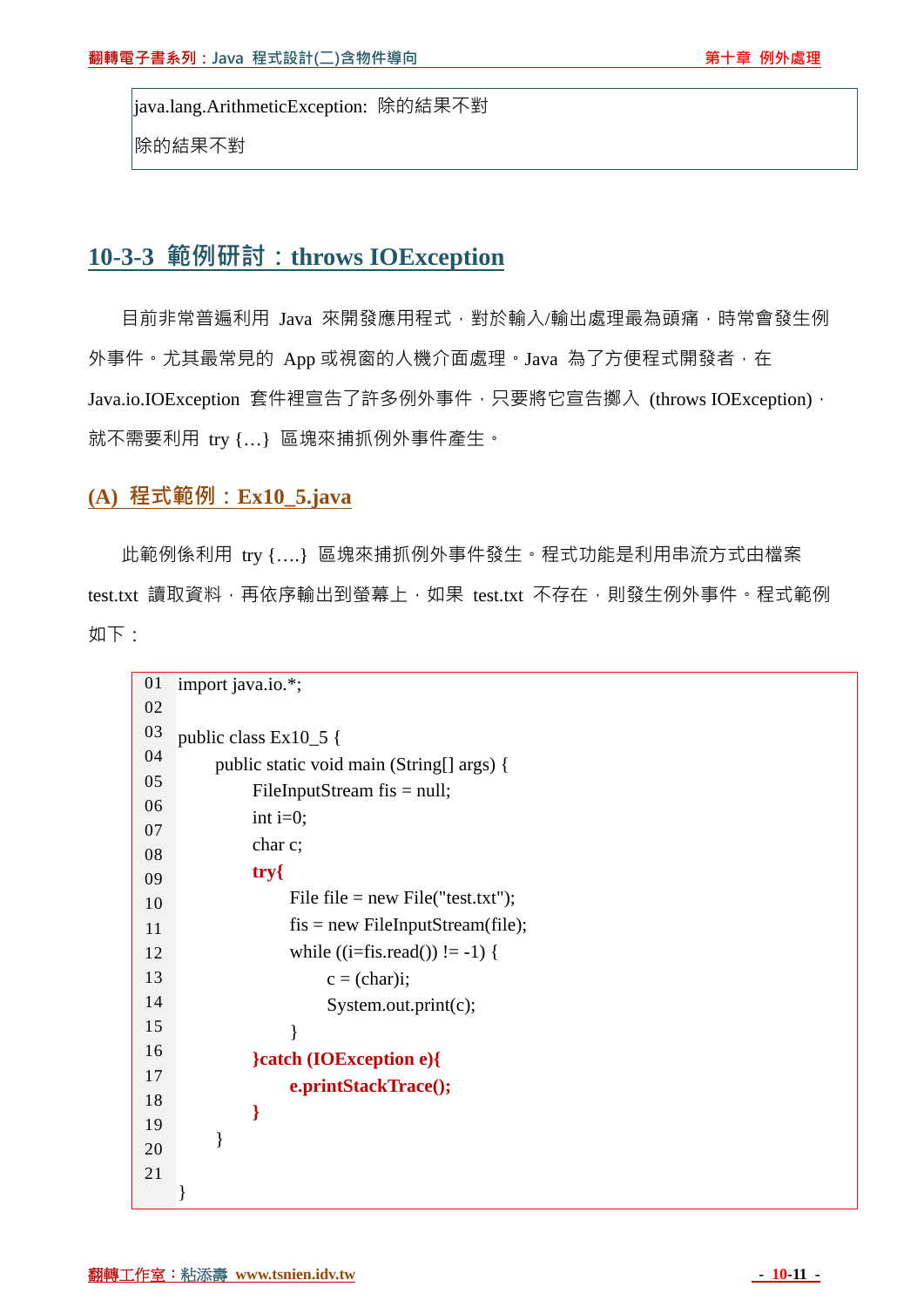#### **(B) 執行結果:**

**(1)** 檔案不存在,則執行結果如下:

D:\Java2\_book\chap10>java Ex10\_5

java.io.FileNotFoundException: test.txt (系統找不到指定的檔案。)

 at java.io.FileInputStream.open0(Native Method) at java.io.FileInputStream.open(Unknown Source) at java.io.FileInputStream.<init>(Unknown Source)

at Ex10\_5.main(Ex10\_5.java:10)

```
(2) 檔案存在,則執行結果如下:
```
D:\Java2\_book\chap10>java Ex10\_5 Good Luck To You

#### **(C) 程式範例:Ex10\_6.java**

如果, 我們在方法前面宣告 throws IOException, 則不須利用 try {....} 區塊來捕抓例外

事件發生,程式範例如下:

```
01 
02 
03 
04 
05 
06 
07 
08 
09 
10 
11 
12 
13 
14 
15 
16 
17 
    import java.io.*; 
    public class Ex10_6 { 
           public static void main (String[] args) throws IOException { 
                FileInputStream fis = null;
                int i=0:
                 char c; 
                File file = new File("test.txt");
                fis = new FileInputStream(file);
                while ((i=fs.read()) \equiv -1) {
                      c = (char)i:
                       System.out.print(c); 
                 } 
           } 
     }
```
#### **(D) 執行結果:**